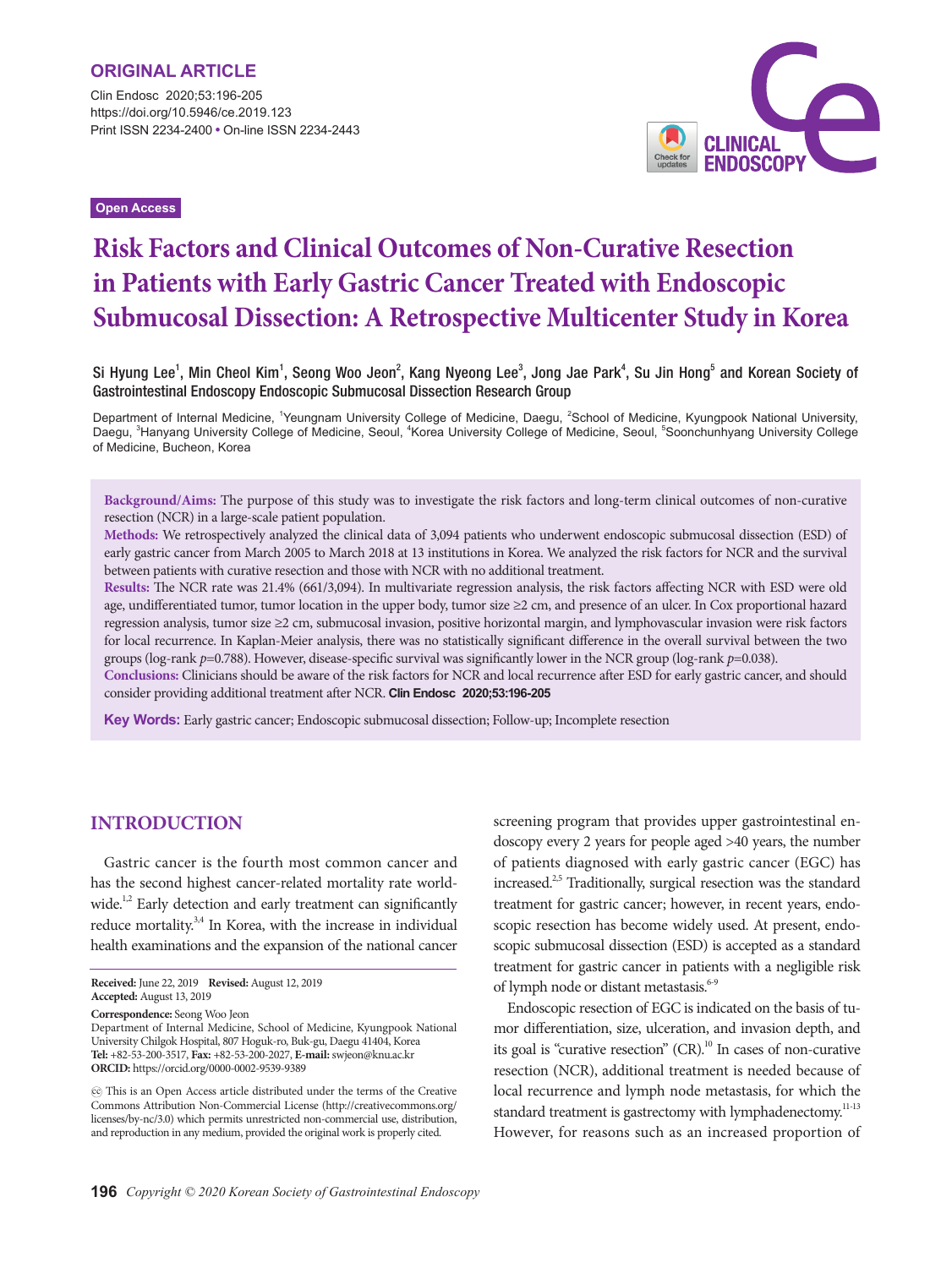elderly patients owing to the increase in average life expectancy, concomitant diseases, poor general health, or a patient's refusal to undergo surgery, patients with NCR may be treated with redo-ESD, argon plasma coagulation, or careful observation without further treatment. $14-16$ 

Although several studies have reported the long-term clinical outcomes of NCR in patients with EGC treated with ESD, studies on large-scale populations are lacking.<sup>17-19</sup> The aims of this retrospective multicenter study were to investigate the risk factors associated with NCR and to assess the long-term clinical outcomes after NCR with no additional treatment in a large-scale patient population.

# **Materials and Methods**

#### **Study design**

We performed a retrospective multicenter study at 13 Korean institutions by using ESD registry data collected under the supervision of the ESD research group of the Korean Society of Gastrointestinal Endoscopy. The study protocol adhered to the ethical principles of the Declaration of Helsinki and was approved by the institutional review board of each institution (2019-05-035).

#### **Patients**

We retrospectively analyzed the clinical data of 3,929 patients aged >20 years who underwent endoscopic resection of EGC from March 2005 to March 2018 at 13 institutions in Korea. We excluded patients who met any of the following exclusion criteria: (1) history of previous endoscopic resection (*n*=101), (2) history of previous abdominal surgery for stomach cancer (*n*=14), (3) EGC treated with endoscopic mucosal resection (*n*=237), (4) surgery performed immediately after ESD because of NCR or meeting the expanded criteria (*n*=115), or (5) loss to follow-up or <6 months of follow-up (*n*=368). A total of 3,094 patients were finally enrolled (Fig. 1).

#### **Endoscopic submucosal dissection procedure**

Among patients diagnosed with EGC by using standard endoscopy, ESD was performed in those who met the indications for endoscopic resection. All patients were sedated using midazolam and/or propofol with cardiopulmonary monitoring. The target lesion was identified and marking dots were placed circumferentially 2 mm outside the lesion to determine the ESD range. Thereafter, a submucosal solution, such as saline or sodium hyaluronate with epinephrine, was injected into the submucosal layer to lift it off the muscle layer and a circumferential mucosal incision was made outside the marking dots with an electrosurgical knife. The submucosal layer was then dissected with an IT-knife or an IT-knife2 while performing hemostasis on any oozing vessel or on vessels exposed both during and after the procedure.

#### **Histopathological evaluation and curability**

The endoscopically resected specimens were sectioned at 2-mm intervals and stained with hematoxylin and eosin after fixation in 10% formalin and embedding in paraffin for histopathological evaluation. At each institution, a pathologist evaluated the specimens for histopathological type, invasion depth, horizontal and vertical margins, ulcerations, and lymphovascular invasion according to the Japanese classification of gastric carcinoma.<sup>20</sup> Differentiated adenocarcinoma included tubular adenocarcinoma and papillary adenocarcinoma, whereas undifferentiated adenocarcinoma included poorly differentiated adenocarcinoma, signet ring cell carcinoma, and mucinous adenocarcinoma. Tumoral infiltration of the submucosa (SM) was subclassified as SM1 (<500 μm from the muscularis mucosa) or SM2 ( $\geq$ 500  $\mu$ m from the muscularis mucosa).



**Fig. 1.** Flowchart of patient enrollment. EGCA, early gastric cancer; EMR, endoscopic mucosal resection; ESD, endoscopic submucosal dissection; Hx, history; NCR, non-curative resection.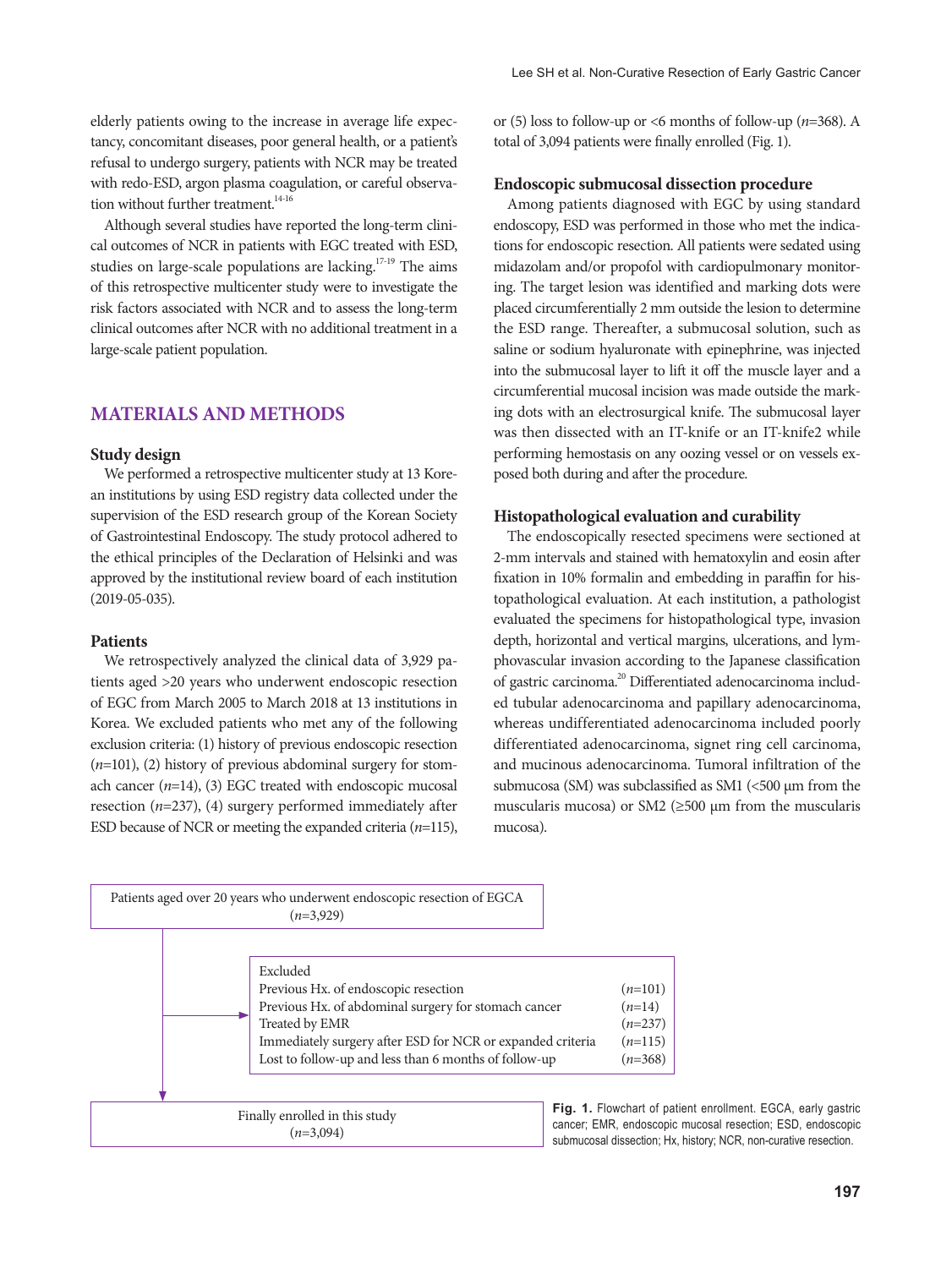

#### **Table 1.** Baseline Characteristics

|                                  | <b>Curative resection</b><br>$(n=2,433)$ | Non-curative resection<br>$(n=661)$ | $p$ -value |
|----------------------------------|------------------------------------------|-------------------------------------|------------|
| Age, yr                          | 63.51±9.57                               | 63.89±10.41                         |            |
| $\geq 65$ yr                     | 1,253 (51.5%)                            | 317 (48.0%)                         | 0.106      |
| Male                             | 443 (67.0%)<br>1,777 (73.0%)             |                                     | 0.002      |
| Family history of stomach cancer | 156 (6.4%)                               | 33 (5.0%)                           | 0.177      |
| Smoking history                  |                                          |                                     | 0.629      |
| Non-smoker                       | 1408 (57.9%)                             | 396 (59.9%)                         |            |
| Ex-smoker                        | 546 (22.4%)                              | 143 (21.5%)                         |            |
| Current smoker                   | 479 (19.7%)                              | 122 (18.5%)                         |            |
| Co-morbidity disease             |                                          |                                     |            |
| Hypertension                     | 945 (38.8%)                              | 247 (37.4%)                         | 0.490      |
| Diabetes mellitus                | 418 (17.2%)                              | 116 (17.5%)                         | 0.824      |
| Cardiovascular disease           | 145 (6.0%)                               | 36 (5.4%)                           | 0.618      |
| Cerebrovascular attack           | 112 (4.6%)                               | 31 (4.7%)                           | 0.925      |
| Liver cirrhosis                  | 36 (1.5%)                                | 15(2.3%)                            | 0.157      |
| Chronic kidney disease           | 17 (0.7%)                                | $9(1.4\%)$                          | 0.098      |
| Aspirin use                      | 259 (10.6%)                              | 78 (11.8%)                          | 0.398      |
| Pre-procedure diagnosis          |                                          |                                     | < 0.001    |
| Adenoma or atypical cells        | 1,043 (42.9%)                            | 135 (20.4%)                         |            |
| Differentiated                   | 1,302 (53.5%)                            | 367 (55.5%)                         |            |
| Undifferentiated                 | 88 (3.6%)                                | 159 (24.1%)                         |            |
| Post-procedure diagnosis         |                                          |                                     |            |
| Differentiated                   | 2,325 (95.6%)                            | 438 (66.3%)                         | < 0.001    |
| Undifferentiated                 | $108(4.4\%)$                             | 223 (33.7%)                         |            |
| Tumor location, long axis        |                                          |                                     | < 0.001    |
| Lower                            | 1,636 (67.2%)                            | 325 (49.2%)                         |            |
| Middle                           | 640 (26.3%)                              | 261 (39.5%)                         |            |
| Upper                            | 157 (6.5%)                               | 75 (11.3%)                          |            |
| Tumor location, short axis       |                                          |                                     | 0.295      |
| Lesser curvature                 | 973 (40.0%)                              | 254 (38.4%)                         |            |
| Greater curvature                | 510 (21.0%)                              | 139 (21.0%)                         |            |
| Posterior wall                   | 496 (20.4%)                              | 156 (23.6%)                         |            |
| Anterior wall                    | 454 (18.7%)                              | 112 (16.9%)                         |            |
| Gross type                       |                                          |                                     | 0.001      |
| Elevated                         | 1,134 (46.6%)                            | 272 (41.1%)                         |            |
| Flat                             | 478 (19.6%)                              | 172 (26.0%)                         |            |
| Depressed                        | 821 (33.7%)                              | 217 (32.8%)                         |            |
| Tumor size, mm                   | 14.56±9.89                               | 23.13±14.12                         | < 0.001    |
| Ulceration                       | 272 (11.2%)                              | 119 (18.0%)                         | < 0.001    |
| Depth of tumor                   |                                          |                                     | < 0.001    |
| Mucosal lesion                   | 2,336 (96.0%)                            | 394 (59.6%)                         |            |
| Submucosal lesion                | 97 (4.0%)                                | 262 (40.4%)                         |            |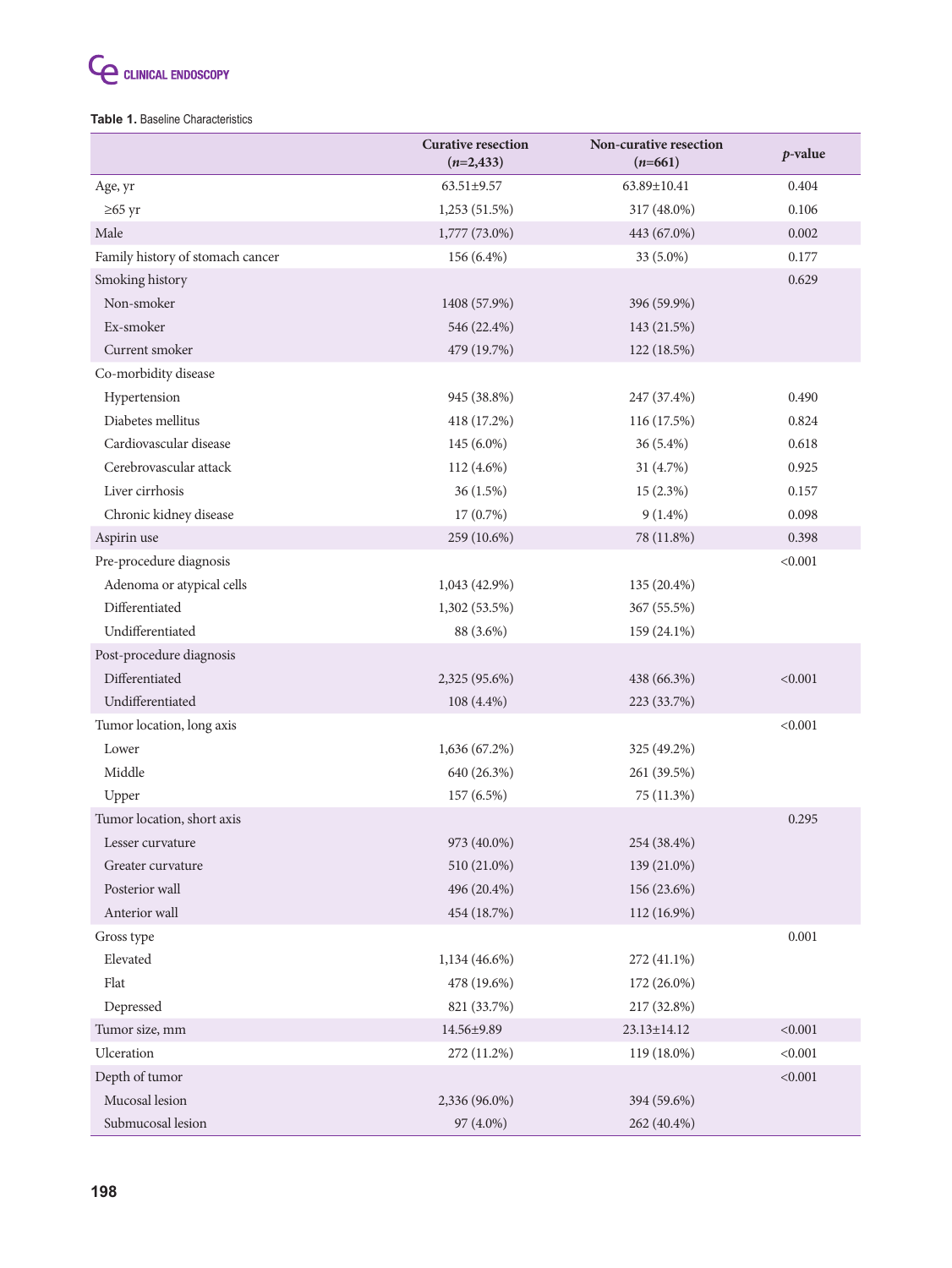|                                                  | <b>Curative resection</b><br>$(n=2,433)$ | Non-curative resection<br>$(n=661)$ | $p$ -value |
|--------------------------------------------------|------------------------------------------|-------------------------------------|------------|
| Procedure time, min                              | 42.88±33.77                              | 62.46±45.42                         | < 0.001    |
| En bloc resection                                | 2,433 (100.0%)                           | 552 (83.5%)                         | < 0.001    |
| Complication                                     |                                          |                                     |            |
| Bleeding, during procedure                       | $405(16.6\%)$                            | 140 (21.2%)                         | 0.007      |
| Bleeding, after procedure                        | 157(6.5%)                                | 51 (7.7%)                           | 0.250      |
| Hypoxia                                          | $0(0.0\%)$                               | $2(0.1\%)$                          | 0.046      |
| Perforation                                      | 28 (1.2%)                                | 18 (2.7%)                           | 0.003      |
| Helicobacter infection state                     |                                          |                                     | < 0.001    |
| Non-infected                                     | 814 (33.5%)                              | 234 (35.4%)                         |            |
| Infected, successfully eradication               | 808 (33.2%)                              | 169 (25.6%)                         |            |
| Infected, eradication, but failed                | 67(2.8%)                                 | $7(1.1\%)$                          |            |
| Infected, no treatment                           | 358 (14.7%)                              | 116 (17.5%)                         |            |
| Un-evaluated                                     | 386 (15.9%)                              | $135(20.4\%)$                       |            |
| Follow up period, mo                             | $50.1 \pm 29.6$                          | $50.6 \pm 28.5$                     | 0.308      |
| Local recurrence                                 | 61(2.5%)                                 | 70 (10.6%)                          | < 0.001    |
| Recurrence at other site                         | 141 (5.8%)                               | $35(5.3\%)$                         | 0.622      |
| Synchronous EGC $(\langle 1 \text{ yr} \rangle)$ | 68 (2.8%)                                | 13 (2.0%)                           | 0.237      |
| Metachronous EGC $(\geq 1 \text{ yr})$           | 73 (3.0%)                                | $22(3.3\%)$                         | 0.665      |

#### **Table 1.** Continued

EGC, early gastric cancer.

#### **Table 2.** Characteristics of Non-Curative Resection

|                                        | Non-curative<br>resection $(n=661)$ |
|----------------------------------------|-------------------------------------|
| Resection                              |                                     |
| <i>En bloc</i> resection               | 552 (83.5%)                         |
| Piecemeal resection                    | 109 (16.5%)                         |
| Tumor size $\geq$ cm                   | 335 (50.7%)                         |
| Depth of tumor                         |                                     |
| M                                      | 394 (59.6%)                         |
| SM <sub>1</sub>                        | 74 (11.2%)                          |
| $\geq$ SM2                             | 193 (29.2%)                         |
| Margin involvement                     |                                     |
| Clear margin                           | 437 (66.1%)                         |
| Horizontal margin positive only        | 142 (21.5%)                         |
| Vertical margin positive only          | $67(10.1\%)$                        |
| Both margin positive                   | 15(2.3%)                            |
| Vertical margin positive + SM invasion | 51 (7.7%)                           |
| Lymphovascular invasion                | 87 (13.2%)                          |
| Procedure time >60 min                 | 259 (39.2%)                         |
| M. mucosa: SM. submucosa.              |                                     |

According to the Japanese gastric cancer treatment guidelines, the indications for CR are as follows: *en bloc* resection, tumor size ≤2 cm, histologically differentiated type, pT1a, negative horizontal margin (HM0), negative vertical margin (VM0), and no lymphovascular invasion. In addition, a resection was considered curative for the expanded indications when all of the following conditions were fulfilled: *en bloc* resection, HM0, VM0, no lymphovascular invasion with (1) tumor size >2 cm, differentiated, pT1a, no ulcerative findings; (2) tumor size ≤3 cm, differentiated, pT1a, ulcerative findings; (3) tumor size  $\leq$ 2 cm, undifferentiated, pT1a, no ulcerative findings; and (4) tumor size ≤3 cm, differentiated, pT1b (SM1). Any resection that did not satisfy any of the above criteria (expanded indications) was considered NCR.

## **Follow-up and clinical outcomes**

After ESD, regular follow-up was performed at 3 months, 6 months, and every year thereafter. In this study, local recurrence was defined as a recurrence of the index cancer at the site of ESD. Synchronous cancer was defined as a development of new cancer at a site other than the ESD site within 1 year after ESD. Metachronous cancer was defined as the development of new cancer beyond 1 year after ESD. Overall survival (OS) was defined as the period from the initial ESD until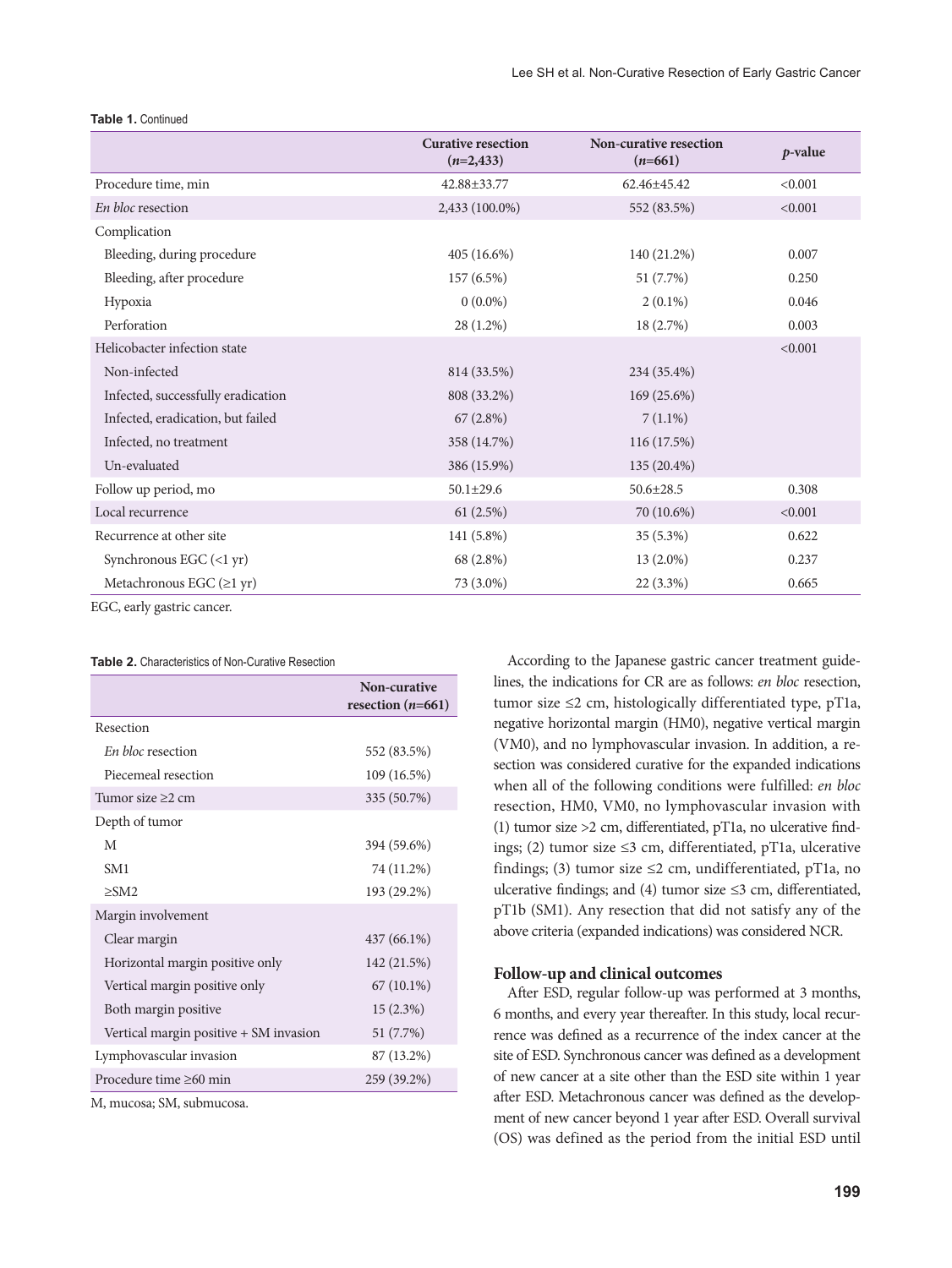C CLINICAL ENDOSCOPY

death due to any cause or last patient contact. Disease-specific survival (DSS) was defined as the period from the initial ESD until gastric cancer-related death or last patient contact. Disease-free survival was defined as the period from the initial ESD to local or distant recurrence of the index cancer, or death or last patient contact.

## **Statistical analysis**

Continuous and categorical variables were expressed as mean±standard deviation and *n* (%), respectively. Patient characteristics were analyzed for the status of NCR by using Student's *t-*test for continuous variables and the chi-square test or Fisher's exact test, as appropriate, for categorical variables. Logistic regression analysis was used to determine the risk factors for NCR. The odds ratio (OR) was considered to be statistically significant if the 95% confidence interval (CI) did not include 1.0. Cumulative local recurrence rate, OS, and DSS were calculated according to the Kaplan–Meier method

#### **Table 3.** Risk Factors for Non-Curative Resection

and analyzed using the log-rank test. Cox proportional hazard regression analysis was used to calculate univariate and multivariate-adjusted hazard ratios and 95% CIs for risk factors for local recurrence in the follow-up. Statistical analysis was performed using SPSS version 25.0 (IBM, Armonk, NY, USA), and the level of statistical significance was set at *p*<0.05.

## **Results**

#### **Baseline characteristics**

Of the 3,094 patients with EGC treated with ESD, 661 patients (21.4%) were found to have undergone NCR. The baseline characteristics of the NCR group are shown in Table 1. No differences in age, family history, smoking history, or comorbidities were seen between the two groups; however, the proportion of male patients in the CR group was higher than that in the NCR group. Certain characteristics of EGC,

| <b>Variables</b>     | Univariate analysis  |            | Multivariate analysis |            |
|----------------------|----------------------|------------|-----------------------|------------|
|                      | OR (95% CI)          | $p$ -value | OR (95% CI)           | $p$ -value |
| Age                  |                      |            |                       |            |
| $<$ 65 yr            | $\,1\,$              | < 0.001    | $\mathbf{1}$          | < 0.001    |
| $\geq 65$ yr         | $1.44(1.18-1.76)$    |            | $1.42(1.17-1.74)$     |            |
| Sex                  |                      |            |                       |            |
| Male                 | $\mathbf{1}$         | 0.983      |                       |            |
| Female               | $1.00(0.81 - 1.25)$  |            |                       |            |
| Tumor histopathology |                      |            |                       |            |
| Differentiated       | $1\,$                | < 0.001    | $\mathbf{1}$          | < 0.001    |
| Undifferentiated     | $9.18(6.96 - 12.11)$ |            | $9.47(7.23 - 12.41)$  |            |
| Tumor location       |                      |            |                       |            |
| Lower                | $\mathbf{1}$         |            | $\mathbf{1}$          |            |
| Middle               | $1.58(1.28-1.95)$    | < 0.001    | $1.57(1.27-1.94)$     | < 0.001    |
| Upper                | $2.14(1.53-3.01)$    | < 0.001    | $2.17(1.55-3.05)$     | < 0.001    |
| Gross type           |                      |            |                       |            |
| Elevated             | $\mathbf{1}$         |            |                       |            |
| Flat                 | $1.19(0.92 - 1.54)$  | 0.187      |                       |            |
| Depressed            | $1.14(0.90-1.44)$    | 0.277      |                       |            |
| Tumor size           |                      |            |                       |            |
| $<$ 2 cm             | 1                    | < 0.001    | $\mathbf{1}$          | < 0.001    |
| $\geq$ 2 cm          | $3.88(3.17-4.76)$    |            | $3.81(3.12 - 4.66)$   |            |
| Ulceration           |                      |            |                       |            |
| No                   | $\mathbf{1}$         | < 0.001    | $\mathbf{1}$          | < 0.001    |
| Yes                  | $1.89(1.43 - 2.48)$  |            | $1.93(1.47-2.53)$     |            |

CI, confidence interval; OR, odds ratio.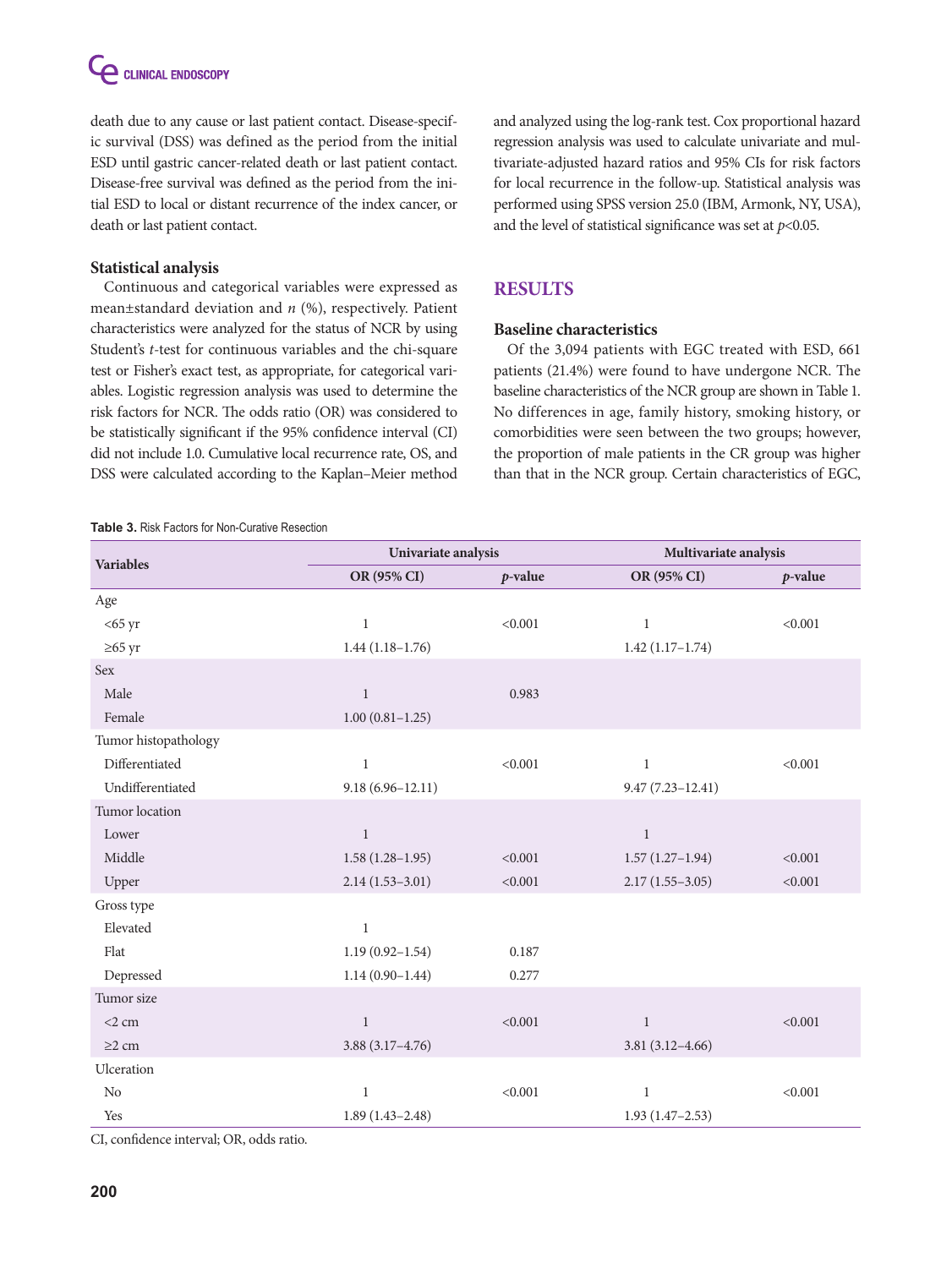including undifferentiated carcinoma, upper third location, large tumor, ulceration, and submucosal invasion, were more frequent in the NCR group. With respect to the procedure, the mean procedure time was longer and complications related to the procedure were more frequent in the NCR group. Table 2 shows the characteristics of the NCR group.

## **Independent risk factors for non-curative resection**

Table 3 shows the risk factors for NCR after ESD in patients with EGC. In multivariate regression analysis after adjusting for confounding factors, the risk factors affecting NCR of ESD were old age (OR, 1.42; 95% CI, 1.17–1.74; *p*<0.001), undifferentiated tumor (OR, 9.47; 95% CI, 7.23–12.41; *p*<0.001), tumor location in the upper body (OR, 2.17; 95% CI, 1.55–3.05; *p*<0.001), tumor size ≥2 cm (OR, 3.81; 95% CI, 3.12–4.66; *p*<0.001), and presence of an ulcer (OR, 1.93; 95% CI, 1.47–2.53; *p*<0.001).

## **Local recurrence after non-curative resection**

1.0

0.0

During the study, the local recurrence rate was significantly

higher in the NCR group than in the CR group (10.6% vs. 2.5%, *p*<0.001) (Table 1). The cumulative local recurrence rate, calculated using Kaplan-Meier analysis, was significantly higher in the NCR group than in the CR group (Fig. 2). However, the cumulative recurrence rate at distant sites was not related to NCR (Fig. 3). Table 4 shows the risk factors affecting local recurrence. In Cox proportional hazard regression analysis, after adjusting for confounding factors, a tumor size of  $\geq$  2 cm (OR, 1.51; 95% CI, 1.05–2.17; *p*<0.028), submucosal invasion (SM1: OR, 1.84; 95% CI, 1.13–3.51; *p*=0.017 and ≥SM2: OR, 1.84; 95% CI, 1.05–3.21; *p*=0.033), positive horizontal margin (OR, 3.78; 95% CI, 2.38–6.00; *p*<0.001), and lymphovascular invasion (OR, 2.58; 95% CI, 1.33–5.01; *p*=0.005) were risk factors for local recurrence.

## **Overall survival rate and disease-specific survival rate after non-curative resection**

A comparison by Kaplan-Meier analysis of the OS of the CR and NCR groups when patients received no additional surgery is shown in Fig. 4. The OS rates at 3, 5, and 10 years

Endoscopic resection



Recurrence time (mo) 0 50 100 150 200

Local recurrence rate

scopic submucosal dissection site according to non-curative resection. Log-rank

**Fig. 3.** Kaplan-Meier analysis for cumulative recurrence rates at other site according to non-curative resection. Log-rank *p*=0.585.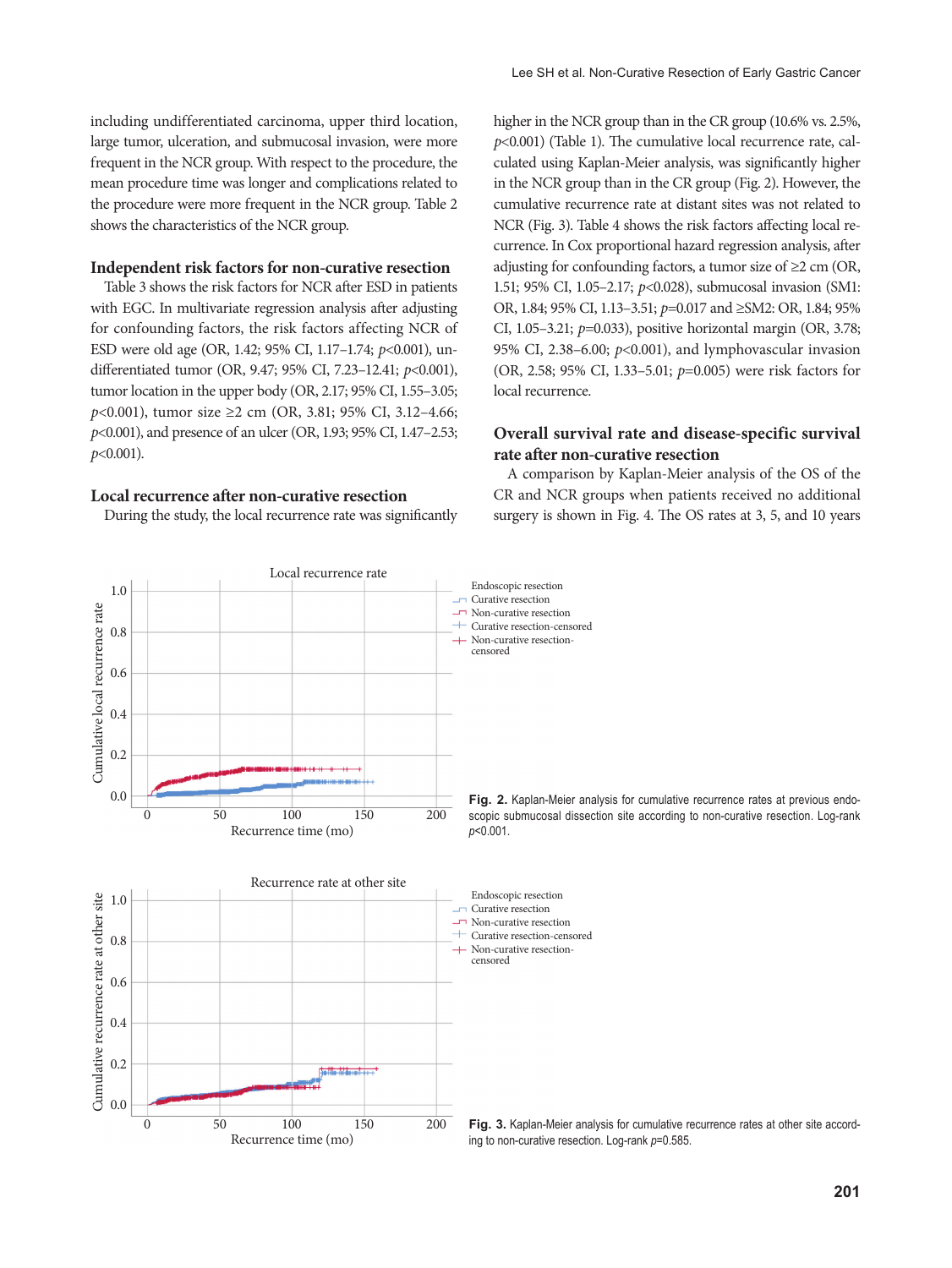were 99.4%, 98.8%, and 97.1%, respectively, in the CR group and 99.4%, 98.9%, and 96.8%, respectively, in the NCR group. There was no statistically significant difference in OS between the two groups (log-rank *p*=0.788). Fig. 5. shows the Kaplan-Meier analysis of DSS between the two groups. The

DSS rates at 3, 5, and 10 years were 100%, 99.9%, and 99.7%, respectively, in the CR group and 99.6%, 99.3%, and 99.3%, respectively, in the NCR group. DSS was significantly lower in the NCR group than in the CR group (log-rank *p*=0.038).

| <b>Variables</b>                    | Univariate analysis |            | Multivariate analysis |            |
|-------------------------------------|---------------------|------------|-----------------------|------------|
|                                     | HR (95% CI)         | $p$ -value | HR (95% CI)           | $p$ -value |
| Age                                 |                     |            |                       |            |
| $<$ 65 yr                           | $\mathbf{1}$        | 0.342      |                       |            |
| $\geq 65$ yr                        | $1.19(0.84 - 1.68)$ |            |                       |            |
| Sex                                 |                     |            |                       |            |
| Male                                | $\,1\,$             | 0.067      | $\,1\,$               | 0.105      |
| Female                              | $0.67(0.44 - 1.03)$ |            | $0.71(0.47 - 1.08)$   |            |
| Post-procedure diagnosis            |                     |            |                       |            |
| Differentiated                      | $\,1$               | 0.136      |                       |            |
| Undifferentiated                    | $1.45(0.89 - 2.37)$ |            |                       |            |
| Tumor location                      |                     |            |                       |            |
| Lower                               | $\,1$               |            |                       |            |
| Middle                              | $1.15(0.78 - 1.69)$ | 0.482      |                       |            |
| Upper                               | $1.25(0.69 - 2.26)$ | 0.465      |                       |            |
| Tumor size                          |                     |            |                       |            |
| $<$ 2 cm                            | $\,1$               | 0.071      | $\,1$                 | 0.028      |
| $\geq$ 2 cm                         | $1.41(0.97-2.04)$   |            | $1.51(1.05-2.17)$     |            |
| Depth of tumor                      |                     |            |                       |            |
| $\mathbf{M}$                        | $\mathbf{1}$        |            | $\,1$                 |            |
| SM1                                 | $1.82(1.01-3.27)$   | 0.046      | $1.99(1.13 - 3.51)$   | 0.017      |
| $\geq$ SM2                          | $1.59(0.86 - 2.93)$ | 0.137      | $1.84(1.05-3.21)$     | 0.033      |
| Horizontal margin positive          |                     |            |                       |            |
| $\rm No$                            | $\,1$               | < 0.001    | $\,1\,$               | < 0.001    |
| Yes                                 | $3.50(2.17-5.64)$   |            | $3.78(2.38 - 6.00)$   |            |
| Vertical margin positive            |                     |            |                       |            |
| $\rm No$                            | $\,1\,$             | 0.608      |                       |            |
| Yes                                 | $1.22(0.57 - 2.60)$ |            |                       |            |
| Lymphovascular invasion             |                     |            |                       |            |
| $\rm No$                            | $\,1\,$             | 0.005      | $\,1$                 | 0.005      |
| Yes                                 | $2.65(1.35-5.21)$   |            | $2.58(1.33 - 5.01)$   |            |
| Helicobacter pylori infection state |                     |            |                       |            |
| $\mbox{No}^{\mbox{\tiny\rm al}}$    | $\mathbf{1}$        |            |                       |            |
| Yes <sup>b)</sup>                   | $1.25(0.80-1.93)$   | 0.331      |                       |            |
| Un-evaluated                        | $1.17(0.74 - 1.84)$ | 0.510      |                       |            |

**Table 4.** Risk Factors Affecting Local Recurrence at Previous Endoscopic Submucosal Dissection Site after Endoscopic Submucosal Dissection

CI, confidence interval; HR, hazard ratio; M, mucosa; SM, submucosa.

a)Non-infected and infected but successfully eradicated.

 $^{\mathrm{b)}}$  Infected but failed to eradicate and infected but not treated.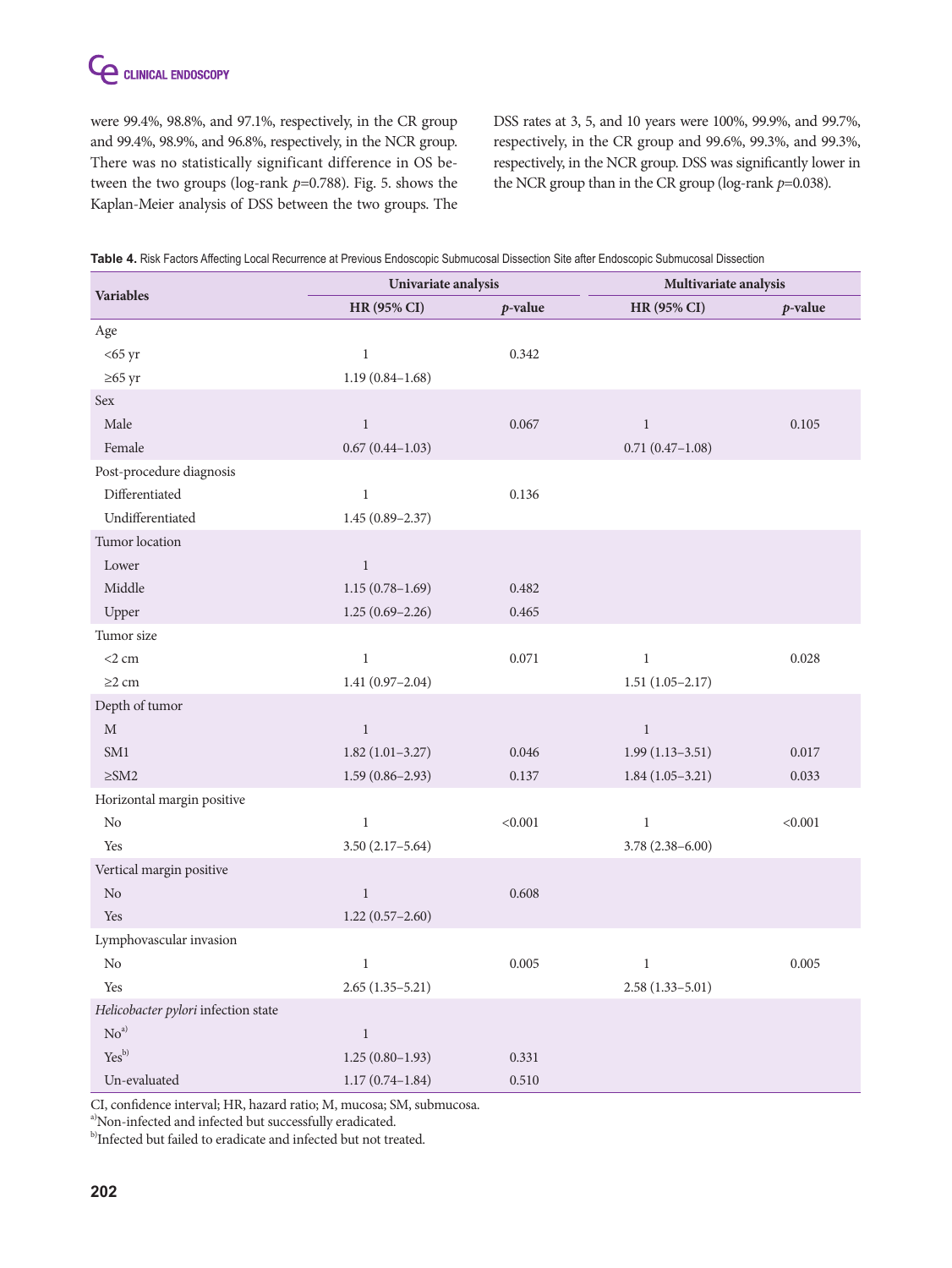







**Fig. 5.** Kaplan-Meier analysis for cumulative diseasespecific survival rates according to non-curative resection. Log-rank *p*=0.038.

# **Discussion**

The aim of this retrospective multicenter study was to analyze the risk factors associated with NCR and the long-term clinical outcomes of NCR with no additional treatment in a large-scale population of patients.

According to several studies, the incidence of NCR after endoscopic resection of EGC is approximately 11.9%-18.5%.<sup>15,19,21-23</sup> In our study, the incidence of NCR was 21.4%, which was somewhat higher than that reported in other studies. In Korea, the number of ESD procedures is steadily increasing because of several factors, including an increase in the number of individual health examinations and the expansion of national cancer screening programs.<sup>5</sup> In addition, ESD is now

more frequently performed with larger lesions since the introduction of the expanded criteria for ESD of EGC.<sup>13</sup>

The aim of endoscopic resection of EGC is CR; however, unintended NCR may occur owing to various factors. Several previous studies have analyzed the risk factors associated with NCR in endoscopic resection of EGC. In a study of 784 patients who underwent ESD, the risk of NCR was the highest in patients with a tumor size of >3 cm, the presence of an ulcer, and a tumor located in the upper body.<sup>21</sup> In Korea, 1,639 patients with EGC who underwent ESD were retrospectively analyzed for risk factors associated with NCR. The seven factors found to be associated with NCR in that study were large tumor size  $(\geq 2$  cm), tumor location in the upper body, presence of an ulcer, fusion of gastric folds, absence of mu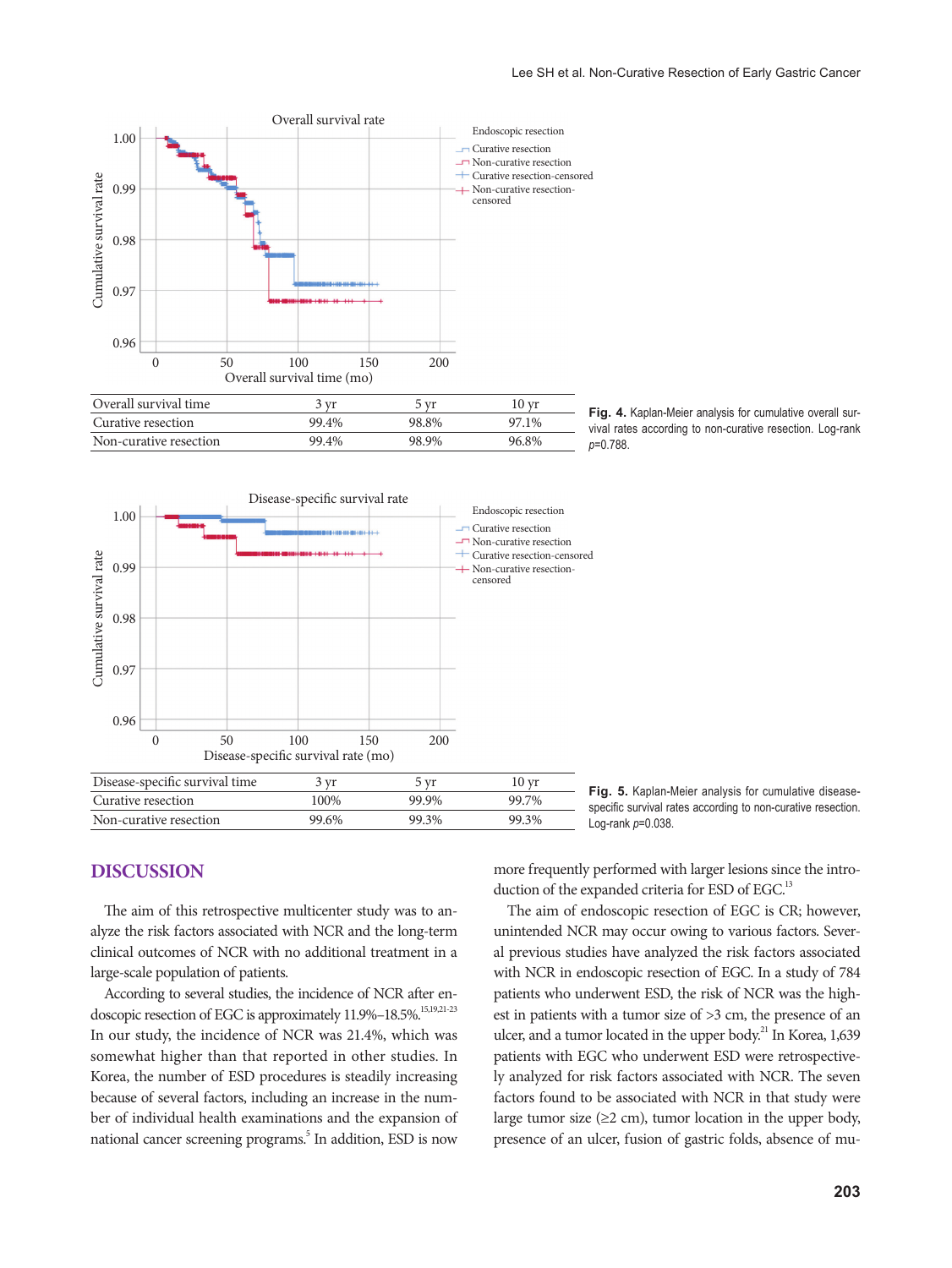cosal nodularity, spontaneous bleeding, and undifferentiated tumor. The higher the score, the higher the risk of NCR.<sup>24</sup> In addition, a study reported that a tumor size of >2 cm, a superficial elevated and depressed type, and an undifferentiated type were risk factors for NCR.<sup>25</sup> In addition to the characteristics of the lesion at the time of the procedure, the effects of an operator's endoscopic technique and the pre- and post-procedure discrepancies in NCR were analyzed in one study.<sup>22</sup> By combining the results of these previous studies, the risk factors associated with NCR in endoscopic resection of EGC were large tumor size, tumor location in the upper body, ulceration, undifferentiated tumor, indications falling outside of the absolute and expanded indications for endoscopic resection, improper endoscopic technique, and discrepancies in diagnosis before and after the treatment. These results were not significantly different in our study.

In our study, we analyzed the local recurrence rate and its associated risk factors after ESD. Local recurrence was observed in 10.6% of the ESD sites in the NCR group during the median follow-up period of approximately 50 months, and this rate was significantly higher than the local recurrence rate of 2.5% in the CR group. The risk factors affecting local recurrence in this study were tumor size  $\geq 2$  cm, submucosal invasion, positive horizontal margin, and lymphovascular invasion. Previous studies that analyzed the risk factors for local recurrence after endoscopic resection showed similar results. A study that analyzed 152 cases of NCR of EGC reported that there was a high risk of local recurrence in cases of incomplete resection, in cases that exceeded the ESD criteria, and in cases with lymphovascular invasion.<sup>26</sup> A study that analyzed 222 patients with EGC treated with ESD reported that a positive horizontal margin, piecemeal resection, and lymphovascular invasion were risk factors for local recurrence.<sup>27</sup> In two studies in patients with a positive horizontal margin after NCR of EGC, the risk of local recurrence was the highest in patients with a positive horizontal margin of  $>6$  mm length.<sup>11,28</sup>

In our study, there was no difference in the OS rate between the CR and NCR groups when patients received no additional treatment, but the DSS rate was significantly lower in the NCR group than in the CR group. This means that the OS rate is offset by the difference between the two groups due to various causes of death; however, given the specificity of survival in gastric cancer, the incidence of gastric cancer-related death in the NCR group was higher than that in the CR group. In other words, additional treatment should be considered for patients with NCR because the DSS rate may be lower without additional treatment in these patients. There are several studies that support our results. In a retrospective study of EGC cases that were outside the indications for endoscopic resection, 1,799 patients who underwent gastrectomy as the first

treatment were compared with 219 patients who underwent endoscopic resection as the first treatment, There was no significant difference in mortality and gastric cancer recurrence rates between patients who initially underwent gastrectomy and patients who underwent gastrectomy after NCR; however, the mortality and gastric cancer recurrence rates were significantly higher in patients who did not undergo gastrectomy after NCR than in those who underwent gastrectomy as the first treatment.<sup>29</sup>

Our study has some limitations. First, as it is a retrospective study, there may be some bias in patient selection. However, we believe that such a bias is compensated for by the largescale multicenter design. Second, this study included data on local recurrence in the post-ESD prognosis, but no data were collected on lymph node metastasis or distant metastasis after ESD. Third, in the survival analysis, the survival rate was analyzed only in patients with CR and in those who received no additional treatment after NCR. We believe that it is also necessary to analyze the survival rate in patients who received additional treatment, such as redo-ESD or gastrectomy after NCR.

In summary, the risk factors for NCR were older age, undifferentiated tumor, upper location of the tumor, tumor size >2 cm, and presence of an ulcer. The local recurrence rate was significantly higher in NCR, and the risk factors for local recurrence are tumor size >2 cm, submucosal invasion, horizontal margin positive, and lymphovascular invasion. In terms of survival, the DSS rate was significantly lower in NCR without further treatment than in CR. Therefore, if patients can tolerate surgical treatment, additional surgery is recommended in cases of NCR after ESD for EGC.

#### Conflicts of Interest

This study was supported by a grant from the Korean Gastrointestinal Endoscopy Research Foundation.

#### **Acknowledgments**

The authors thank Suck Chei Choi, Jun-Hyung Cho, Kwang Bum Cho, Jae Young Jang, Jae Myung Park, Jae Kyu Sung, Moon Kyung Joo, Jung Won Jeon, Weon Jin Ko, Sun Moon Kim, Yeong Dae Kim, Chan Gyoo Kim, Eun Ran Kim, Gwang Ho Baik, Dong Hoon Baek, Chul-Hyun Lim, and Hyun Joo Jang.

## **References**

- 1. Karimi P, Islami F, Anandasabapathy S, Freedman ND, Kamangar F. Gastric cancer: descriptive epidemiology, risk factors, screening, and prevention. Cancer Epidemiol Biomarkers Prev 2014;23:700-713.
- 2. Jung KW, Won YJ, Oh CM, Kong HJ, Lee DH, Lee KH. Cancer statistics in Korea: incidence, mortality, survival, and prevalence in 2014. Cancer Res Treat 2017;49:292-305.
- 3. Tsukuma H, Oshima A, Narahara H, Morii T. Natural history of ear-